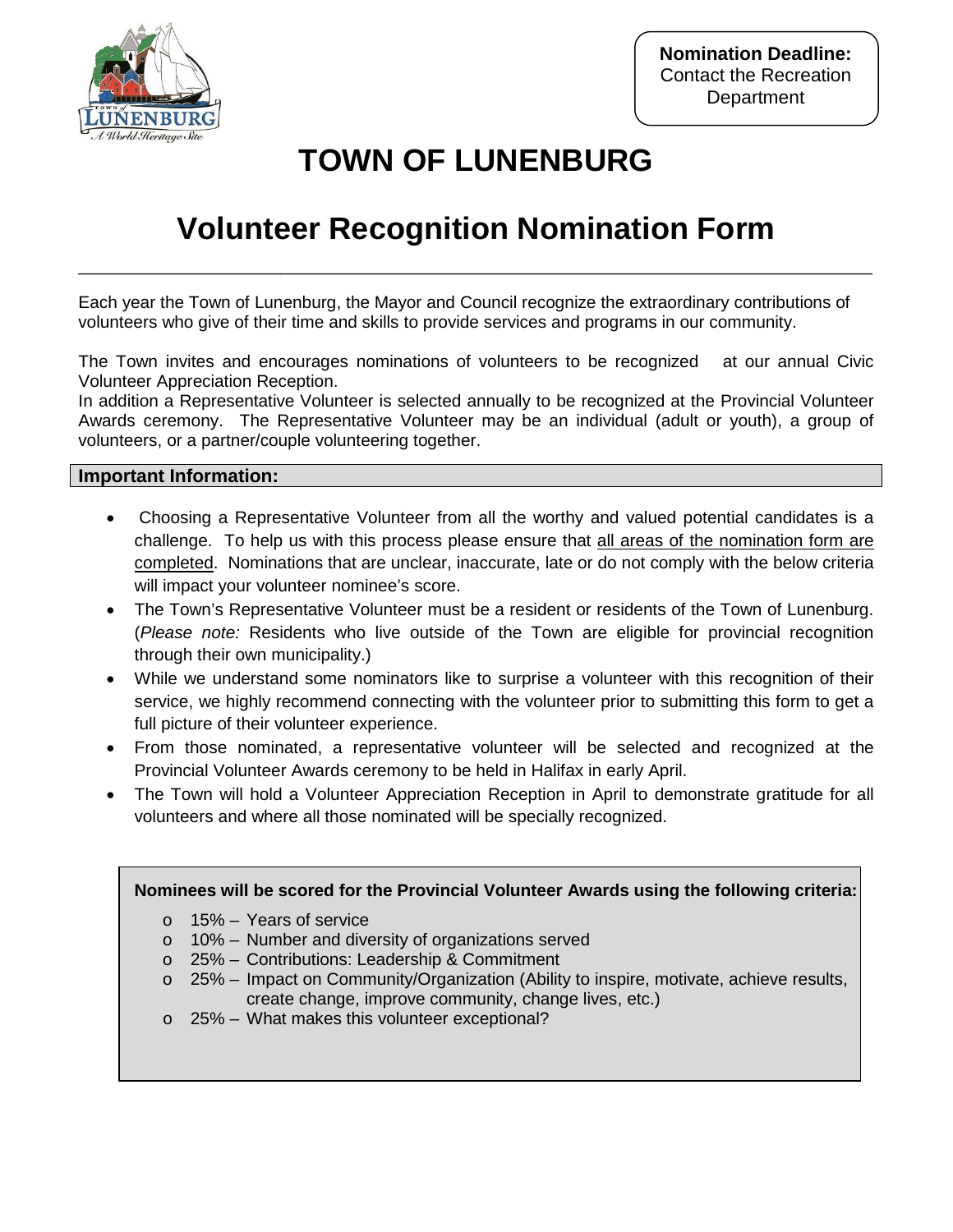| Nominator's Information   |     |  |
|---------------------------|-----|--|
| Nominator's Name:         |     |  |
| <b>Address:</b>           |     |  |
| <b>Nominator's Phone:</b> | (h) |  |
| <b>Email Address:</b>     |     |  |

| <b>Volunteer Nominee's Information</b> |     |  |
|----------------------------------------|-----|--|
| Volunteer's Name:                      |     |  |
| Address:                               |     |  |
| Volunteer Nominee's<br>Phone:          | (h) |  |
| <b>Email Address:</b>                  |     |  |

#### **Nomination forms can be mailed, faxed, dropped off or emailed to:**

**Kelly Cunningham, Recreation Director** Town of Lunenburg 119 Cumberland Street, PO Box 129 Lunenburg, NS, B0J 2C0

P: 902-634-4006 F: 902-634-4416 E: kcunningham@explorelunenburg.ca

#### *On behalf of the Town of Lunenburg, we would like to thank you in advance for taking the time to nominate a deserving volunteer from your community.*

*The personal information collected on this form will only be used for purposes relating to the Volunteer Award's nomination, selection and announcement process or as otherwise consented to herein. If you have any questions about the collection and use of this information, please contact the Recreation Director as above.*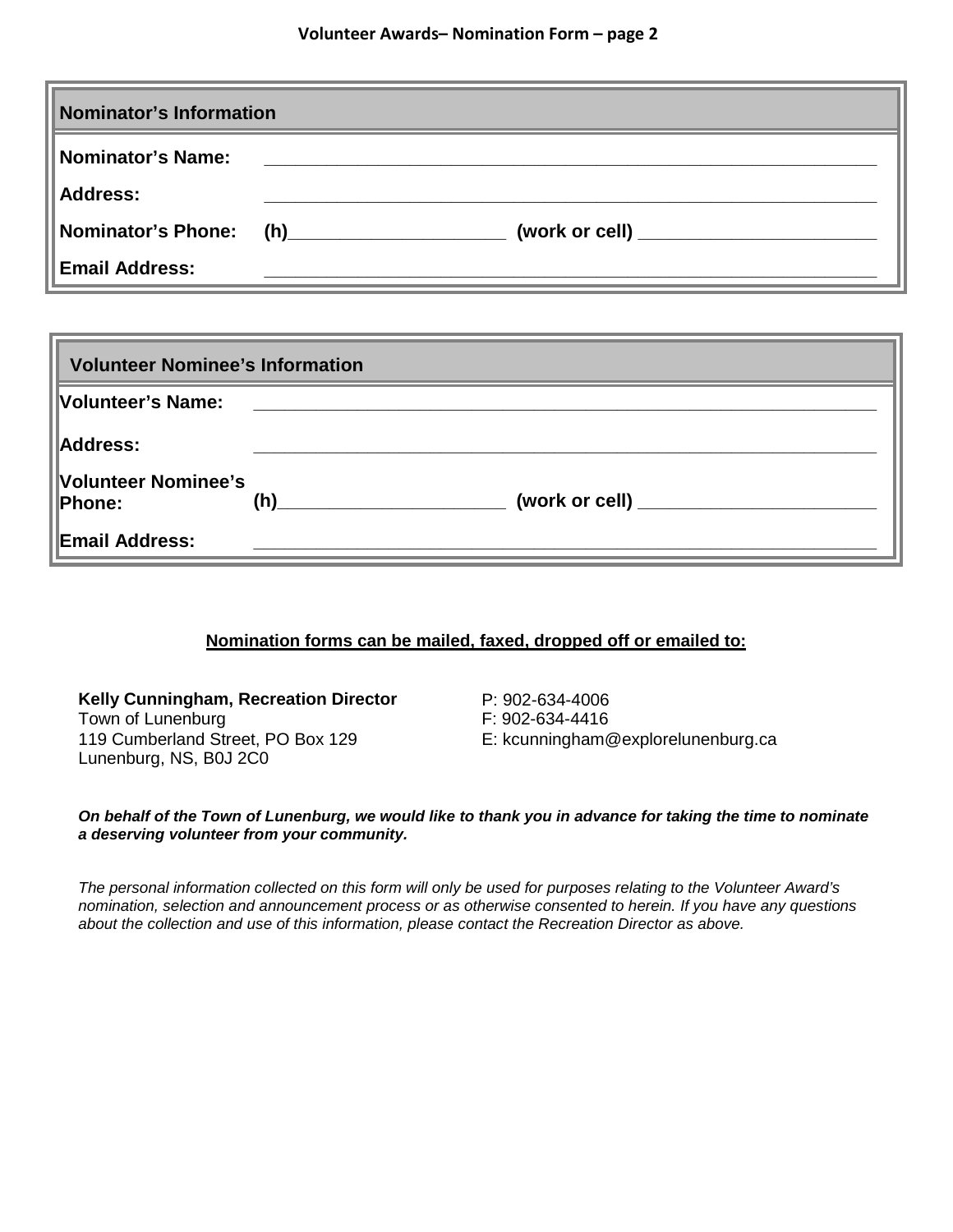# **Volunteer's Role & Organization Information Example:** *Organization:* ABC Community Soccer Program *Purpose of Organization*: To help and facility a soccer program in our community for youth and children. *Role(s)*: Coach of the U12 summer soccer team *# of Years Volunteering With Organization*: 10 years Organization: Purpose of Organization: Nominee's Role(s): # of Years Volunteering with Organization: *Do you know of any other volunteer roles your nominee holds currently or has held previously? Please provide as much information below as possible:* Organization: Purpose of Organization: Role(s): # of Years Volunteering with Organization: Organization: Purpose of Organization: Role(s): # of Years Volunteering with Organization: Organization: Purpose of Organization: Role(s): # of Years Volunteering with Organization: